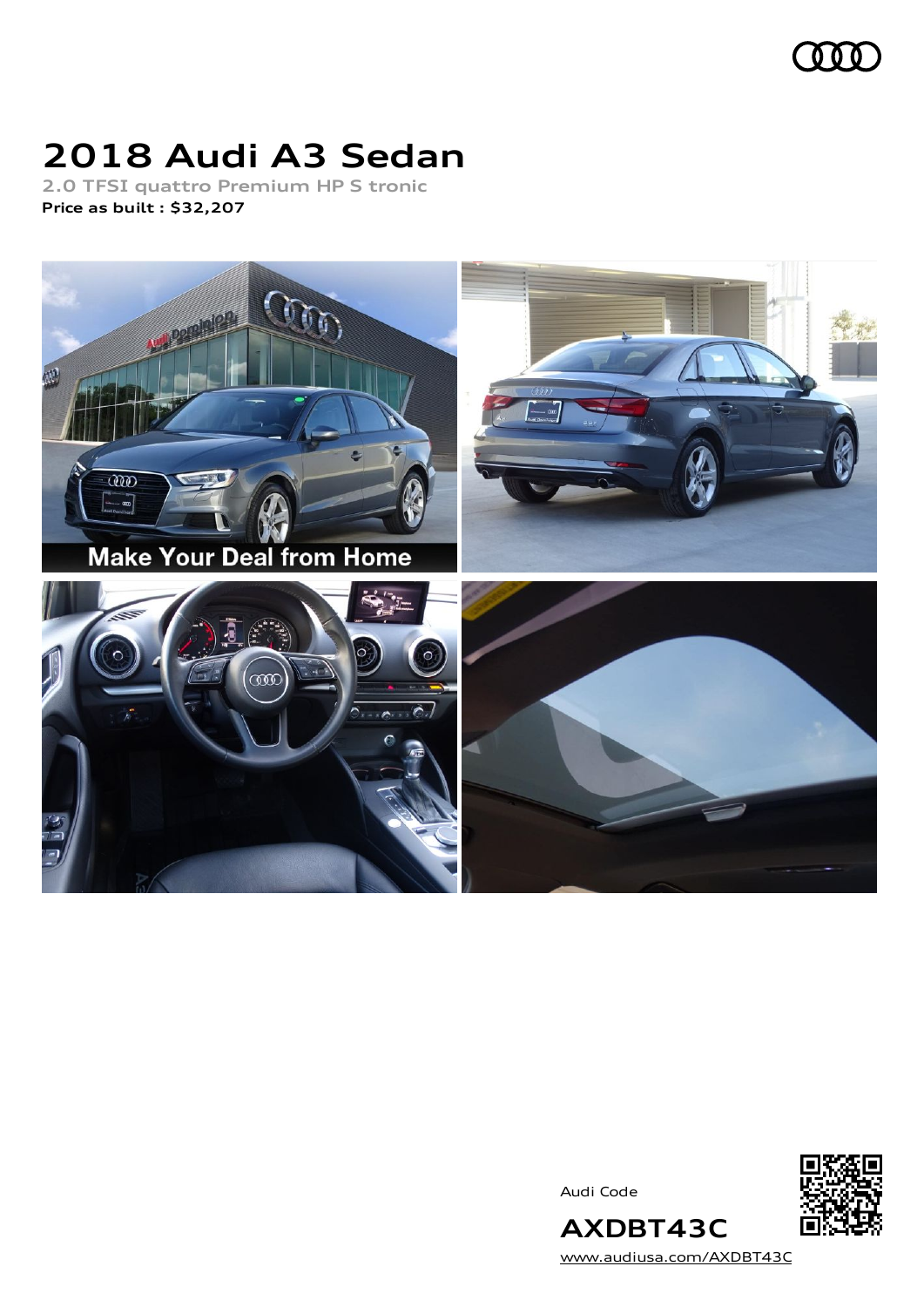### **Summary**

**Audi 2018 Audi A3 Sedan** 2.0 TFSI quattro Premium HP S tronic

**Price as buil[t](#page-10-0)** \$32,207

#### **Exterior colour**

Monsoon Gray metallic

#### **Interior colour**

| Seats     | Black |
|-----------|-------|
| Dashboard | Black |
| Carpet    | Black |
| Headliner | Black |



#### **Further Information**

| Type of vehicle | Used car     |
|-----------------|--------------|
| Mileage         | 15,048 miles |
|                 | No           |
| Warranty        |              |

#### **Audi Code** AXDBT43C

**Your configuration on www.audiusa.com** [www.audiusa.com/AXDBT43C](https://www.audiusa.com/AXDBT43C)

**Commission number** 4eced5480a0e09a903e6

#### **Technical Specifications**

| Engine type                  | Four-cylinder                                 |
|------------------------------|-----------------------------------------------|
| stroke                       | Displacement/Bore and 1,984/82.5 x 92.8 cc/mm |
| Torque                       | 258 @ 1,600 - 4,400 lb-ft@rpm                 |
| Top track speed              | 130 mph mph $1$                               |
| Acceleration (0 - 60<br>mph) | 5.8 seconds seconds                           |
| Recommended fuel             | Premium                                       |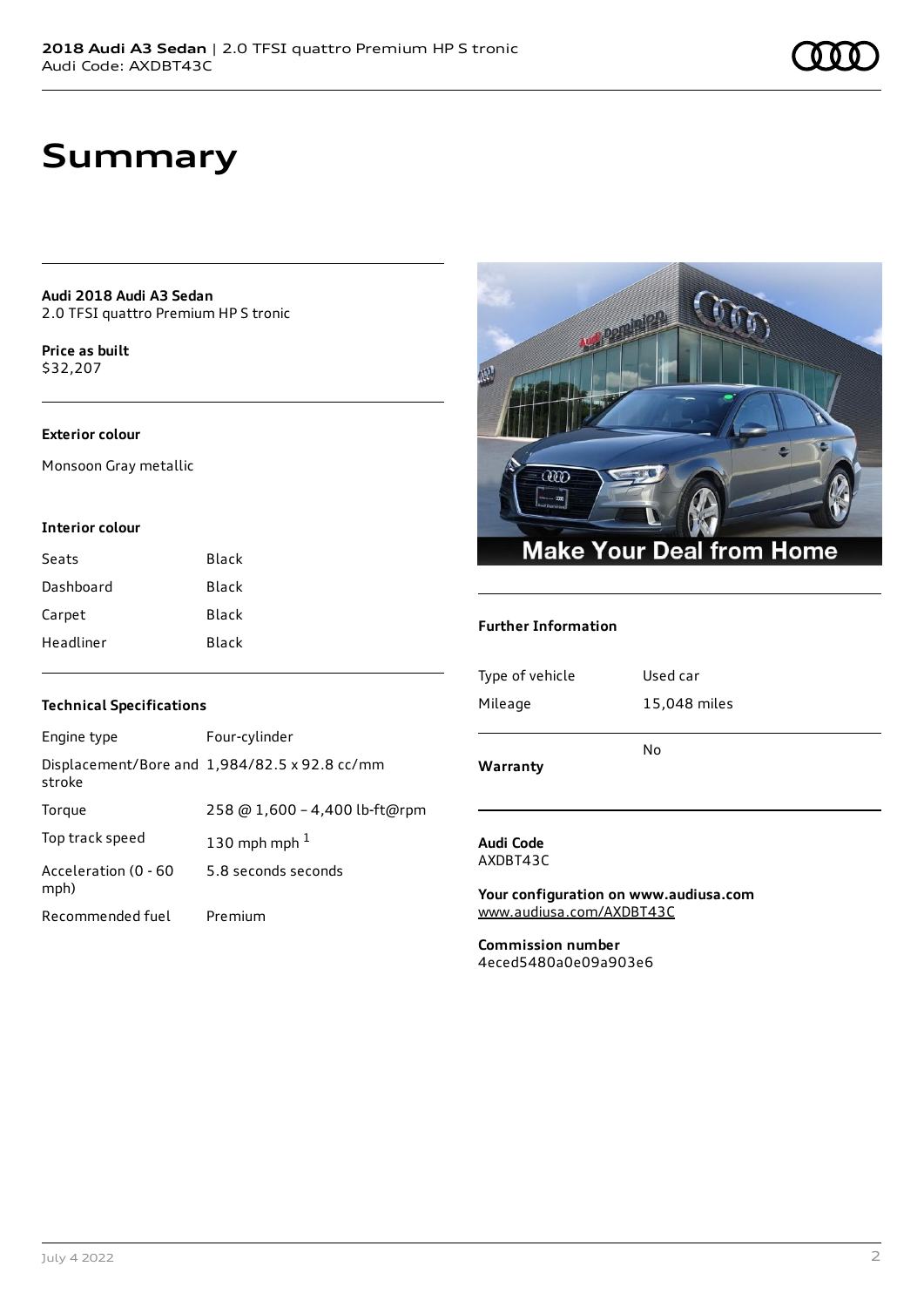# **Equipment**

Monsoon Gray metallic

Audi advanced key-keyless start, stop and entry

Convenience package

Ambient LED interior lighting package

Audi smartphone interface including Apple CarPlay™ and Google™ Android Auto™ for compatible devices

Connectivity package

MMI® radio





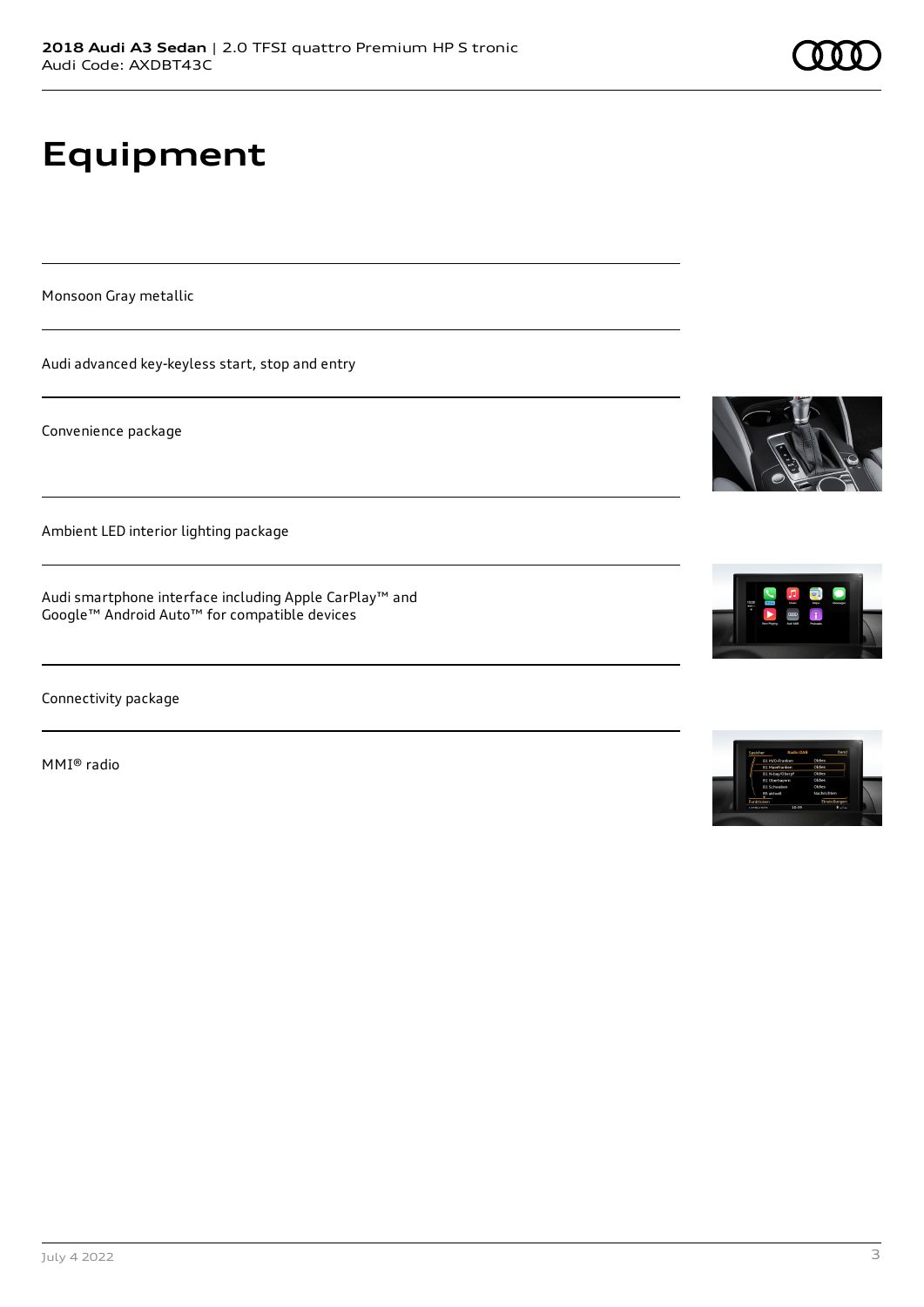# **Standard features**

### **Safety and Security**

| 4UB   | Driver and front-passenger advanced airbags                         |
|-------|---------------------------------------------------------------------|
| 1AS   | Electronic Stability Control (ESC) with<br>traction control (ASR)   |
| UH1   | Electromechanical parking brake                                     |
| 8T2   | Cruise control with coast, resume and<br>accelerate features        |
| 6Y8   | Top track speed of 155 mph                                          |
| 4H3   | Integrated child door locks in rear doors                           |
| 1 N 3 | Electromechanical power steering                                    |
| 7K6   | Tire-pressure monitoring system                                     |
| 4X3   | Front thorax side airbags and Sideguard®<br>head curtain airbags    |
| 8N6   | Rain/light sensor for automatic windshield<br>wipers and headlights |
| 3B7   | Lower Anchors and Tethers for Children<br>(LATCH) in rear seats     |
|       |                                                                     |

### **Exterior**

| 0P <sub>0</sub> | Dual exhaust outlets with chrome tips                    |
|-----------------|----------------------------------------------------------|
| 6XD             | Power-adjustable heated exterior side<br>mirrors         |
| 1S1             | Car jack                                                 |
| 9T 1            | Heated windshield washer nozzles                         |
| 0N4             | 4-link rear suspension                                   |
| 8IH             | Xenon plus headlights with LED daytime<br>running lights |
| 8TB             | Rear fog lights                                          |
| H7K             | 17" 225/45 all-season tires                              |
| 8SK             | LED taillights                                           |
| 4KC             | Side and rear windows in heat-insulating<br>qlass        |

### **Exterior**

| 47F | Black trim around exterior side windows |
|-----|-----------------------------------------|
| CT0 | 17" 5-arm design wheels                 |

#### **Interior**

| QJ1              | Aluminum interior package (climate control<br>vent and door handle surrounds, mirror and<br>window control trims) |
|------------------|-------------------------------------------------------------------------------------------------------------------|
| 3FB              | Panoramic sunroof                                                                                                 |
| 7M3              | Aluminum door sill inlays                                                                                         |
| 6NO              | Black cloth headliner                                                                                             |
| 9AK              | Dual-zone automatic climate control                                                                               |
| 412              | Manual-dimming interior rear view mirror                                                                          |
| 1XW              | Three-spoke multifunction steering wheel                                                                          |
| 6F3              | Front center armrest                                                                                              |
| 7F <sub>9</sub>  | Leather-wrapped gear selector                                                                                     |
| 3 <sub>NU</sub>  | Load-through facility                                                                                             |
| 7HA              | Without extended leather package                                                                                  |
| N4M              | Leather seating surfaces                                                                                          |
| 4A3              | <b>Heated front seats</b>                                                                                         |
| 5 <sub>M</sub> A | Micrometallic Silver inlays                                                                                       |
|                  |                                                                                                                   |

#### **Infotainment and Driver Assistance**

| 6K2 | Audi pre sense® front with pedestrian<br>protection |
|-----|-----------------------------------------------------|
| 7W1 | Audi pre sense® basic                               |
| KA2 | Rear view camera                                    |
| 9VD | Audi sound system                                   |

### **(1/2)**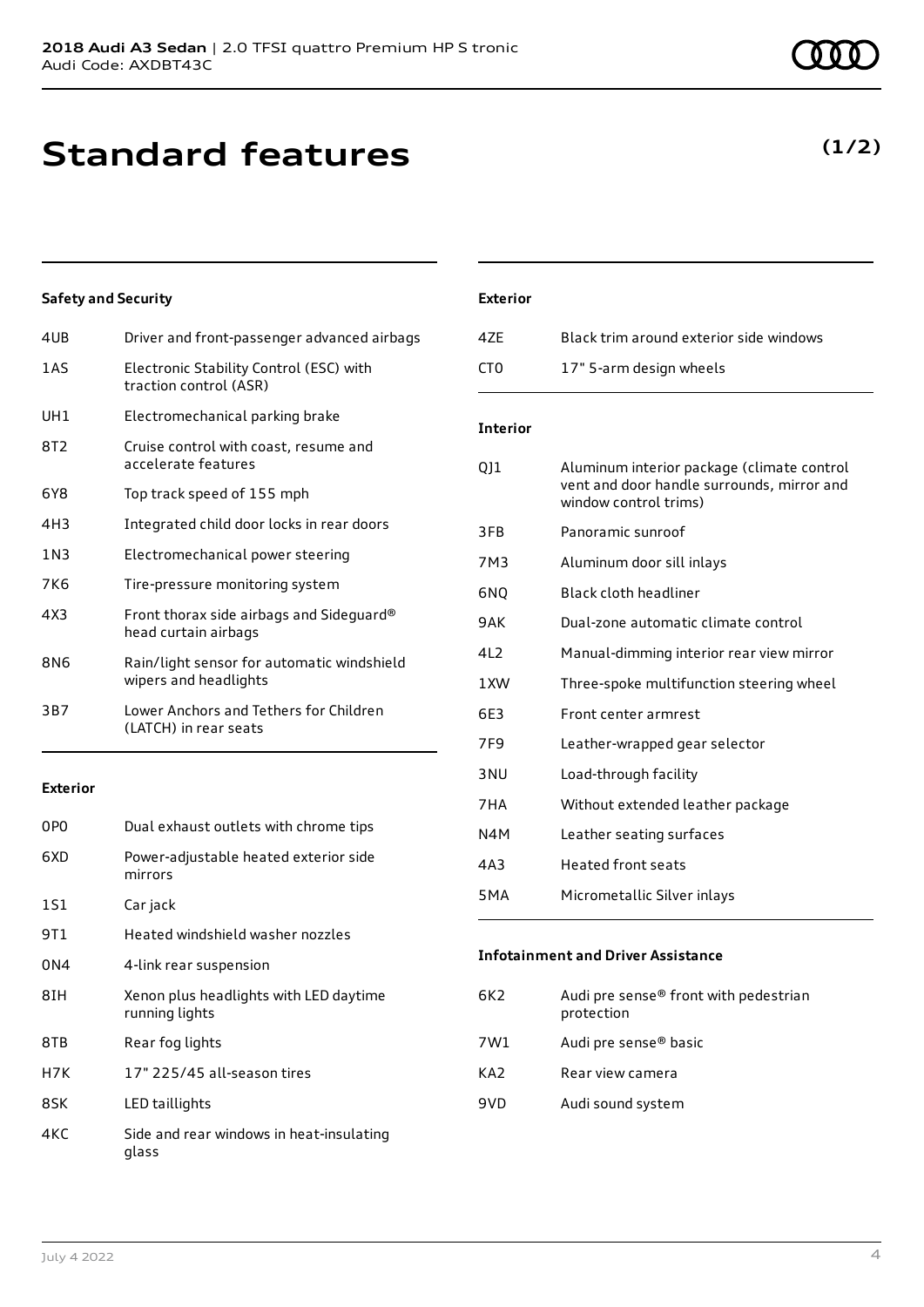**(2/2)**

# **Standard features**

### **Infotainment and Driver Assistance**

- 9ZX BLUETOOTH® wireless technology preparation for compatible devices
- 9S5 Driver information system
- QV3 SiriusXM® Satellite Radio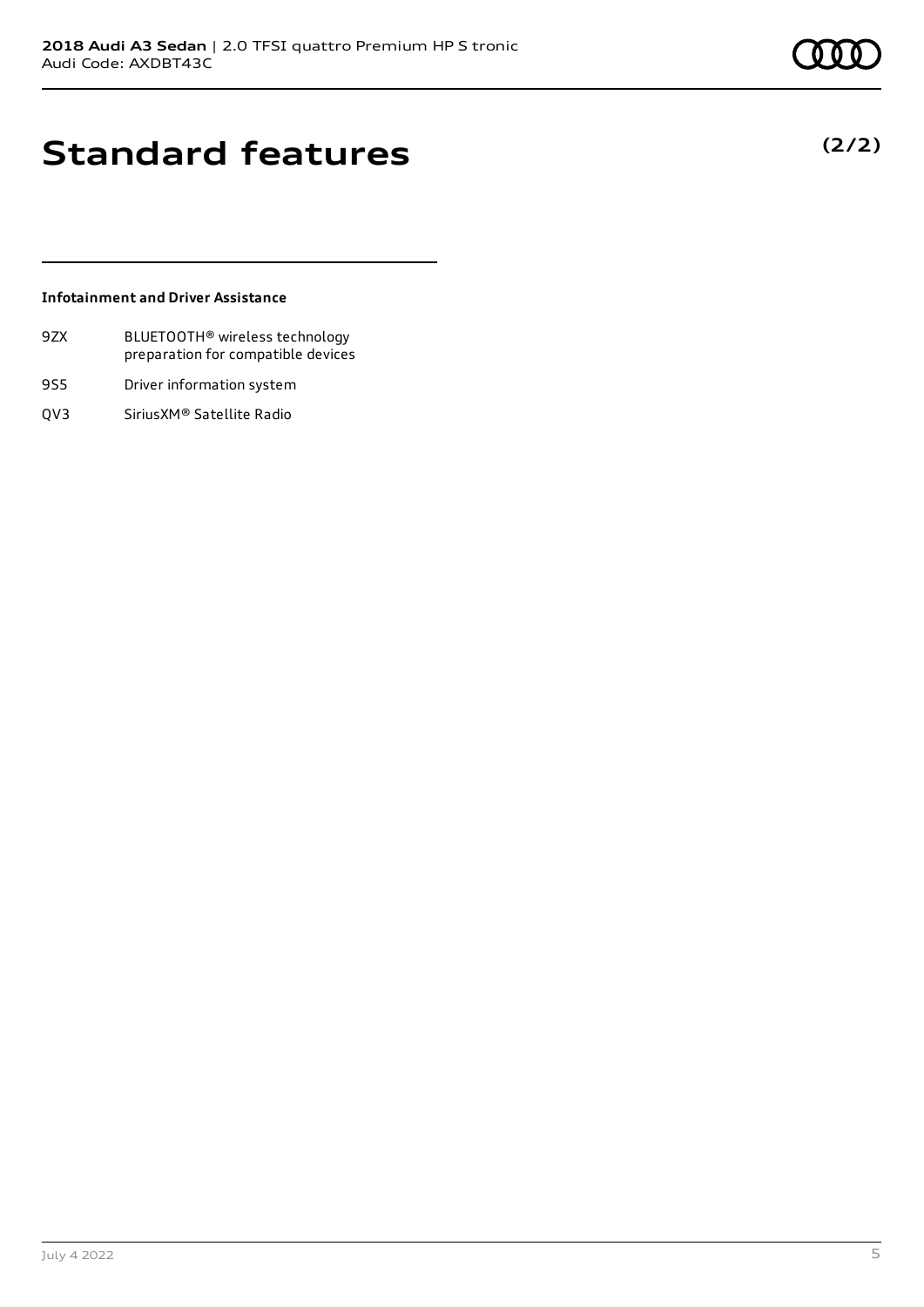# **Dealer remarks**

Check out this 2018!

First and foremost is the striking exterior. A turbocharger is also included as an economical means of increasing performance. With just over 15,000 miles on the odometer, this 4 door sedan prioritizes comfort, safety and convenience. Audi prioritized handling and performance with features such as: high intensity discharge headlights, power moon roof, and leather upholstery. Smooth gearshifts are achieved thanks to the efficient 4 cylinder engine, and for added security, dynamic Stability Control supplements the drivetrain.

We pride ourselves on providing excellent customer service. Please don't hesitate to give us a call.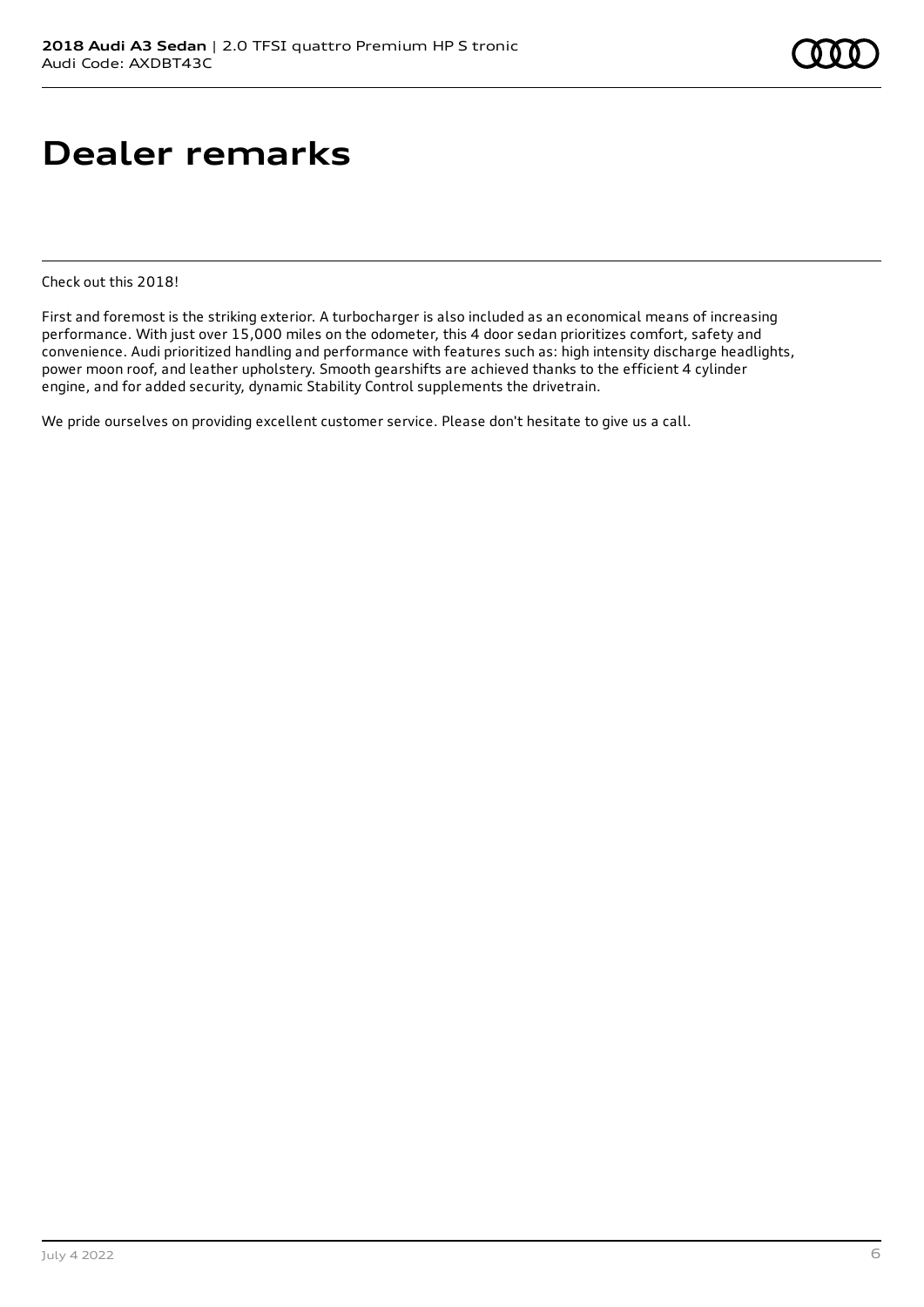# **Technical Specifications**

### **Engineering | Performance**

| Engine type                                 | Four-cylinder                                 |
|---------------------------------------------|-----------------------------------------------|
| Acceleration (0 - 60<br>mph)                | 5.8 seconds seconds                           |
| Engine block                                | Cast-iron                                     |
| Induction/fuel injection Turbocharged/TFSI® |                                               |
| Displacement                                | 2.01                                          |
| Cylinder head                               | Aluminum-alloy                                |
| Max. output ps/hp                           | 220 @ 4,500 - 6,200 @ rpm                     |
| stroke                                      | Displacement/Bore and 1,984/82.5 x 92.8 cc/mm |
| Top track speed <sup>1</sup>                | 130 mph mph                                   |
| Torque                                      | 258 @ 1,600 - 4,400 lb-ft@rpm                 |
| Valvetrain                                  | 16-valve DOHC                                 |

### **Transmission | Drivetrain**

| Gear ratios: 6th         | 0.636:1                                                                                                           |
|--------------------------|-------------------------------------------------------------------------------------------------------------------|
| Gear ratios: Final Drive | 1st - 4th 4.769: 1, 5th - 6th &<br>Reverse 3,444: 1                                                               |
| Gear ratios: 4th         | 0.773:1                                                                                                           |
| Transmission             | Six-speed S tronic <sup>®</sup> dual-clutch<br>automatic transmission and<br>quattro <sup>®</sup> all-wheel drive |
| Gear ratios: 5th         | 0.811:1                                                                                                           |
| Gear ratios: 2nd         | 1.792:1                                                                                                           |
| Gear ratios: 3rd         | 1.125:1                                                                                                           |
| Gear ratios: Reverse     | 3.351:1                                                                                                           |
| Gear ratios: 1st         | 2.933:1                                                                                                           |

### **Steering**

| Steering type                              | Electromechanical power steering<br>system |
|--------------------------------------------|--------------------------------------------|
| Turning diameter, curb- 36.1 ft<br>to-curb |                                            |
| Steering ratio                             | 15.3:1                                     |

#### **Suspension**

| Front axle | MacPherson front struts   |
|------------|---------------------------|
| Rear axle  | Four-link rear suspension |

Alternator 14 Volts - 320A Battery 12 Volts - 59Ah

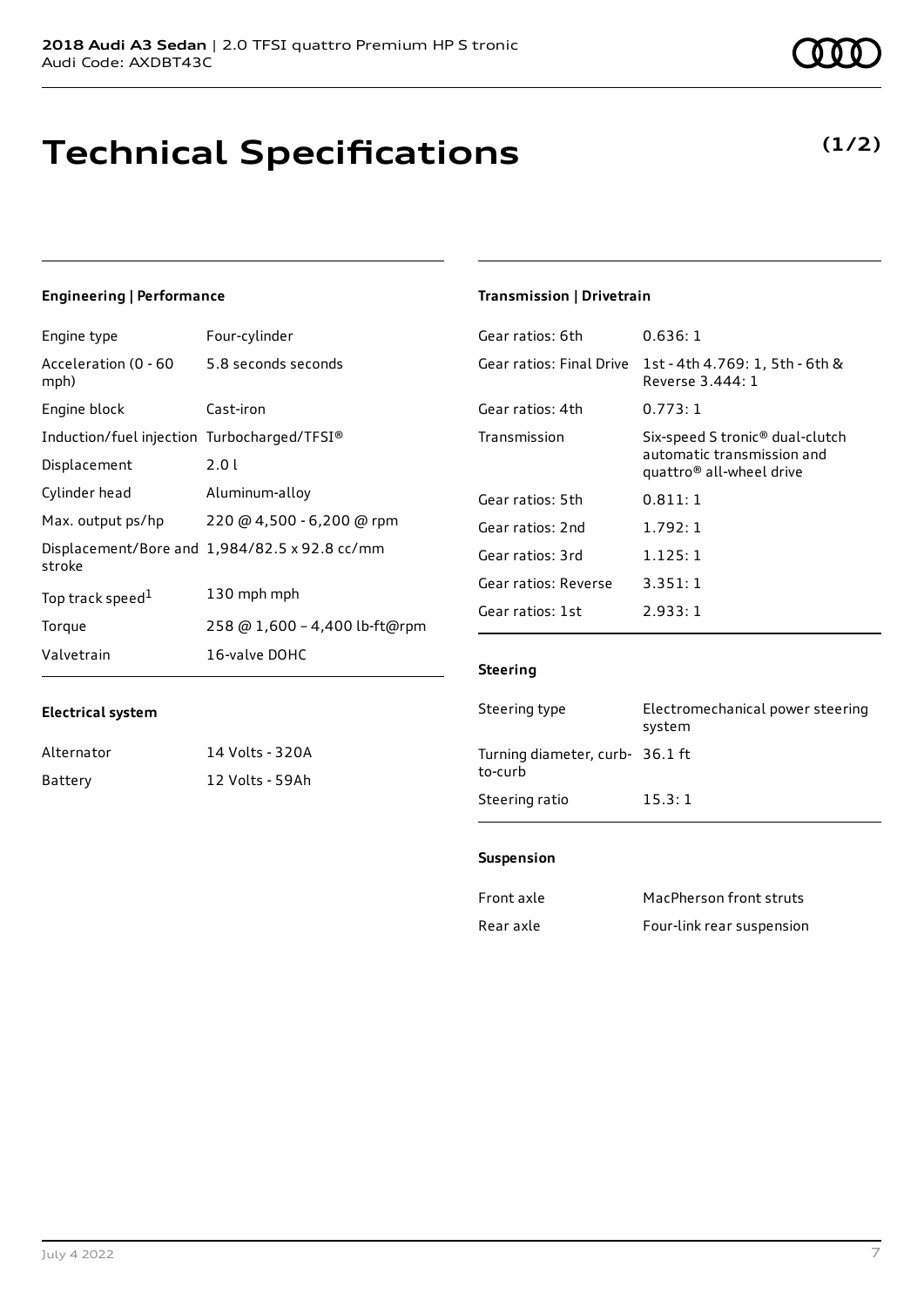| Curb weight | 3,36 |
|-------------|------|
|             |      |
|             |      |
|             |      |

### **Technical Specifications**

### **Brakes**

| <b>Front brakes</b>  | 12.3 (ventilated disc) in                                                                         | Seatin                      |
|----------------------|---------------------------------------------------------------------------------------------------|-----------------------------|
| Rear brakes          | 10.7 (solid disc) in                                                                              | Should                      |
| Parking brake        | Electromechanical                                                                                 | Head r<br>sunroc            |
| <b>Body</b>          |                                                                                                   | Leg ro                      |
|                      |                                                                                                   | Should                      |
| Material             | Lightweight construction<br>technology - fully galvanized steel<br>unibody with aluminum hood and | Head r<br>sunroc            |
|                      | front subframe                                                                                    | Leg ro                      |
| Corrosion protection | Multistep anti-corrosion protection                                                               | Cargo <sup>,</sup><br>مطعمم |

#### **Warranty | Maintenance**

| Warranty    | 4-year/50,000 mile Audi New<br>Vehicle Limited Warranty                                   |
|-------------|-------------------------------------------------------------------------------------------|
| Maintenance | 12-month/10.000 mile (whichever<br>occurs first) NO CHARGE first<br>scheduled maintenance |

#### **Interior measurements**

| Seating capacity                          | 5                      |
|-------------------------------------------|------------------------|
| Shoulder room, rear                       | 53.0 in                |
| Head room with front<br>sunroof           | 36.5 in                |
| Leg room, rear                            | $35.1$ in              |
| Shoulder room, front                      | 54.8 in                |
| Head room with rear<br>sunroof            | $36.1$ in              |
| Leg room, front                           | 41.2 in                |
| Cargo volume, rear<br>seatbacks up/folded | 10.0, N/A cu ft, cu ft |

### **Exterior Measurements**

Height 55.7 in

| Length                        | 175.5 (175.7 with S line®) in |
|-------------------------------|-------------------------------|
| Wheelbase                     | 103.8 in                      |
| Drag coefficient              | $0.30$ Cw                     |
| Overall width with<br>mirrors | 77.2 in                       |
| Track rear                    | 60.1 in                       |
| <b>Track front</b>            | 61.2 in                       |
| Curb weight                   | 3,362 lb                      |

### **(2/2)**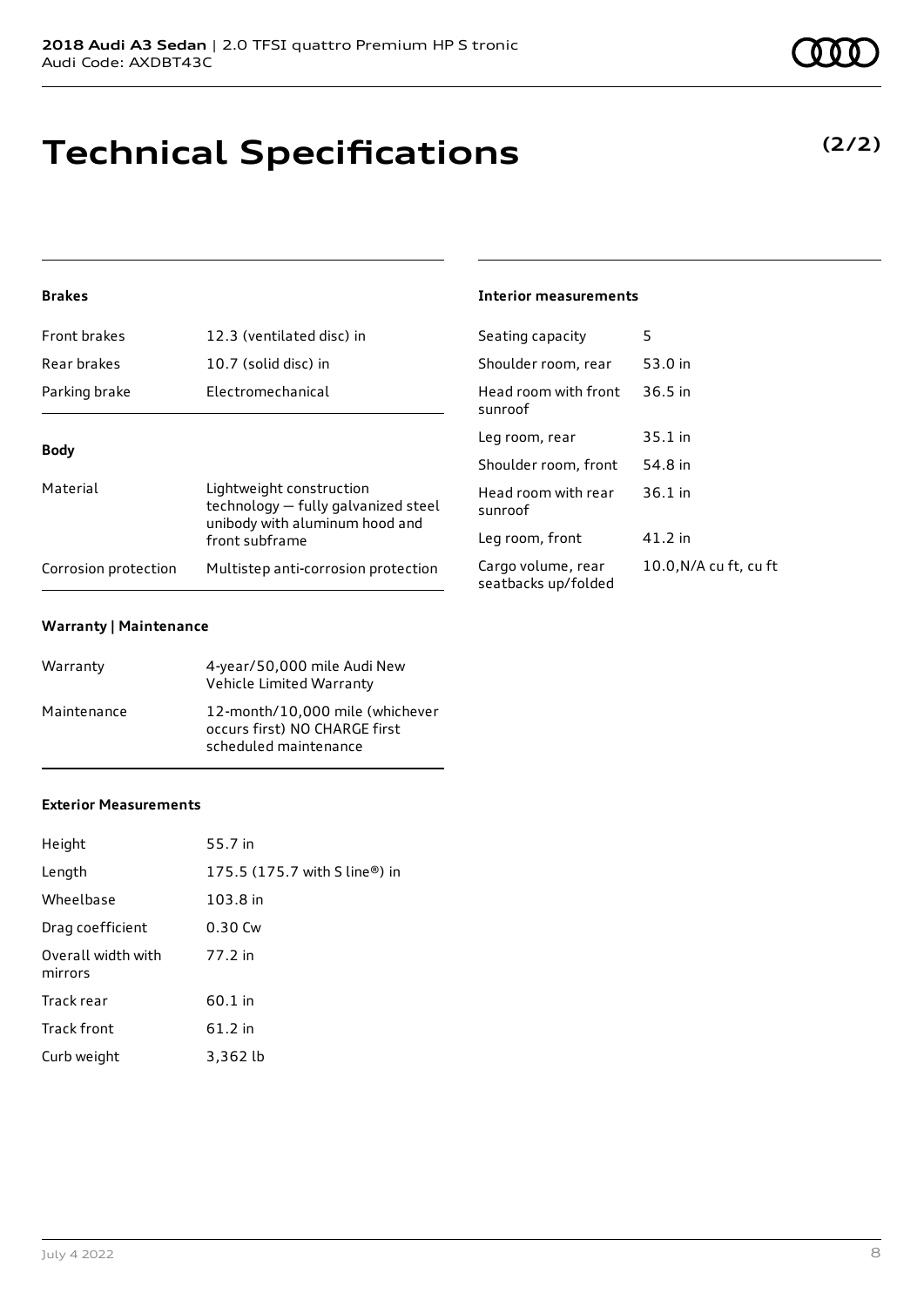

### **Consumption- and emission**

### **Consumption by NEDC**

| urban       | 24 mpg |
|-------------|--------|
| extra-urban | 31 mpg |
| combined    | 27 mpg |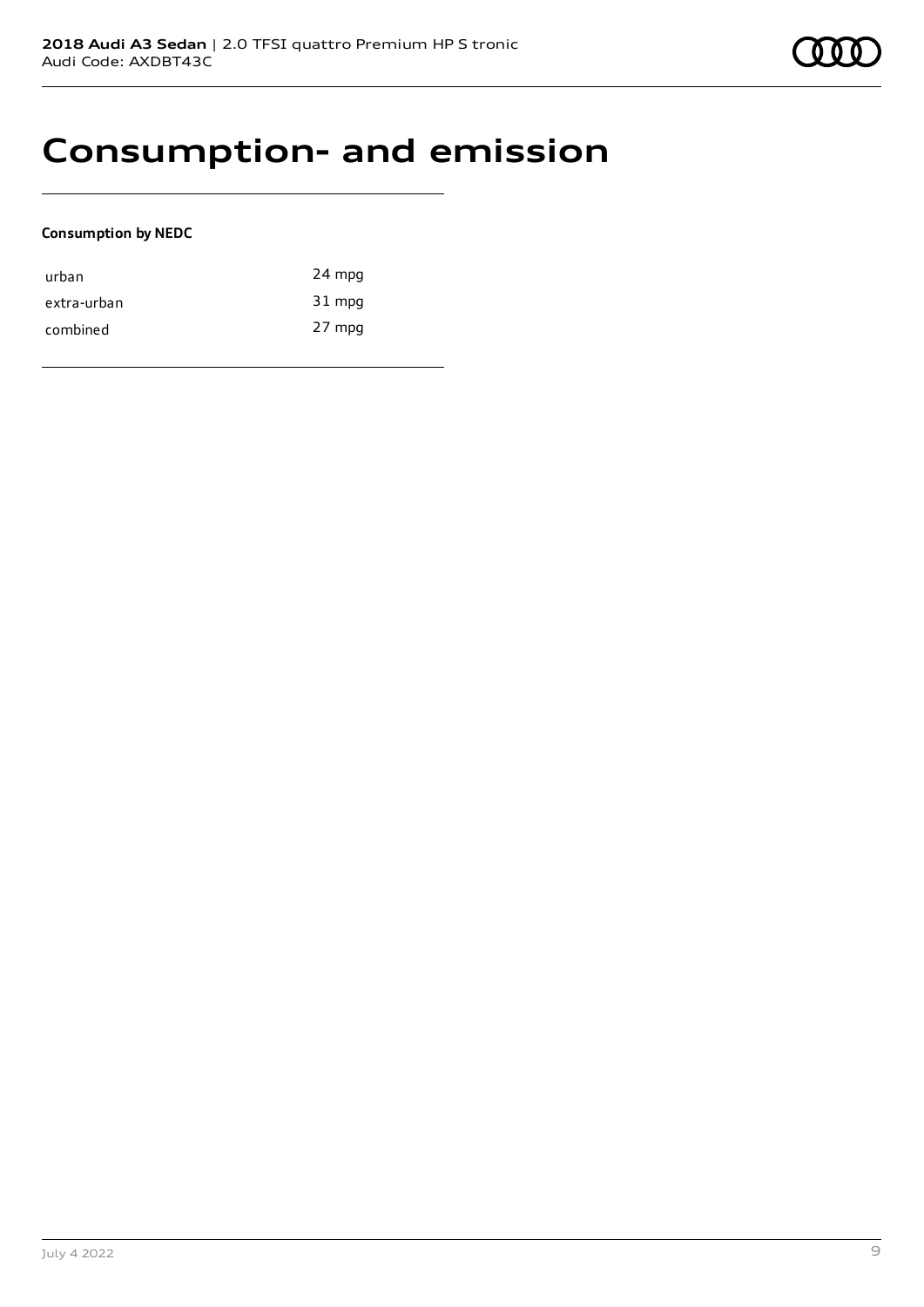

### **Contact**

Dealer **Audi Dominion**

21105 W Interstate 10 78257 San Antonio TX

Phone: +12106813399 FAX: 2106813340

www: [https://www.audidominion.com](https://www.audidominion.com/)